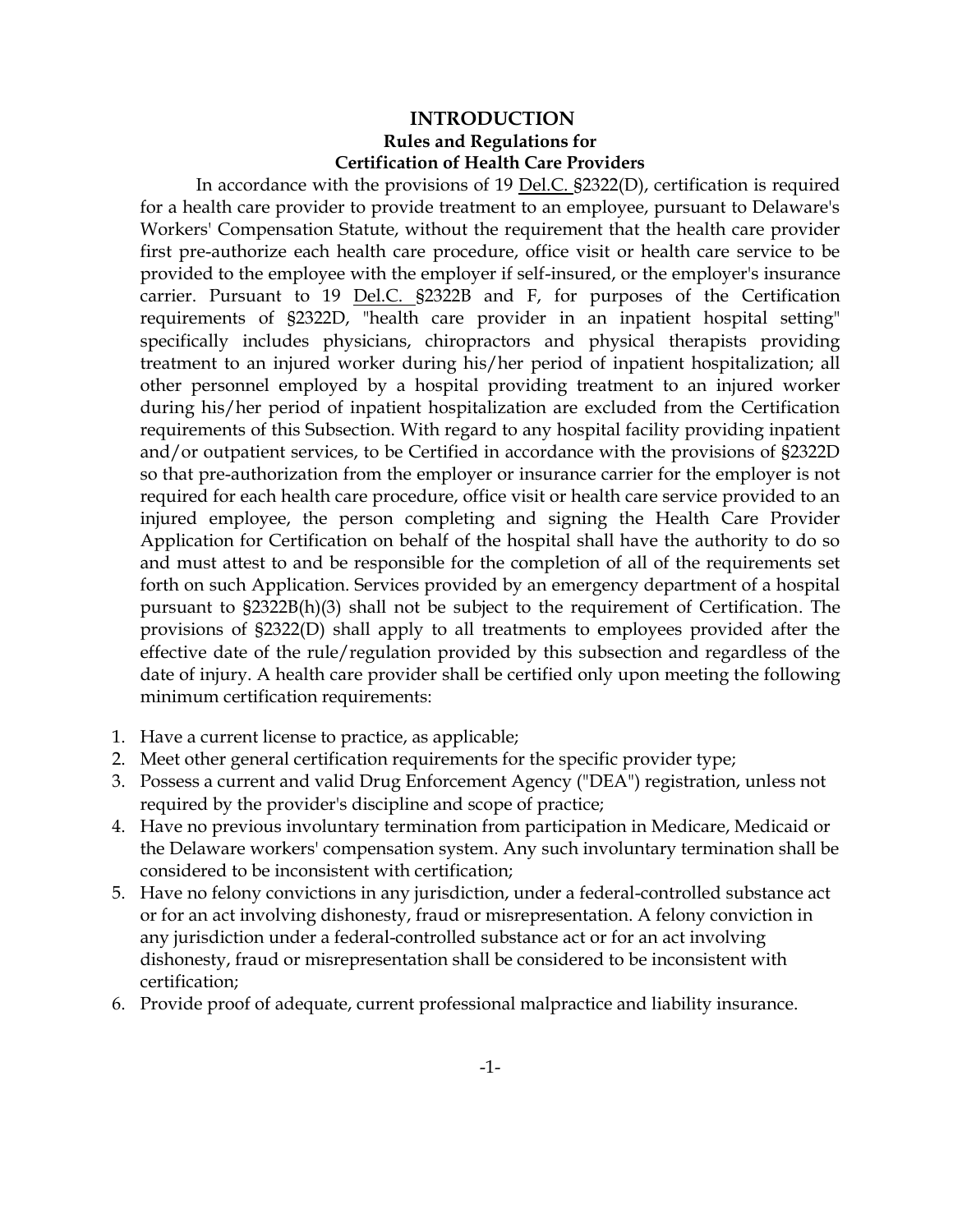In addition to the above, the health care provider to be certified must agree to the terms and conditions set forth on the Health Care Provider Application for Certification, as follows:

- 1. Comply with Delaware workers' compensation laws and rules;
- 2. Maintain acceptable malpractice coverage;
- 3. Complete state-approved continuing education courses in workers' compensation every two (2) years from the last date the health care provider renewed his or her Delaware professional license. Out of state health care providers, who are not licensed in Delaware, must complete State-approved continuing education courses in workers' compensation every two (2) years from the date of the out of state provider's initial certification. A listing of continuing education courses in workers' compensation care approved by the State of Delaware, Department of Labor, Office of Workers' Compensation, will be posted on the Office of Workers' Compensation website. To maintain certification, the health care provider must provide written notification to the Office of Workers' Compensation of compliance with the continuing education course requirement noted above, setting forth the name of the course(s) completed and the date of completion, in accordance with the above; at this time the health care provider must provide current proof of adequate, professional malpractice and liability insurance.
- 4. Practice in a best-practices environment, complying with practice guidelines and Utilization Review Accreditation Council ("URAC") utilization review determinations;
- 5. Agree to bill only for services and items performed or provided, and medically necessary, cost-effective and related to the claim or allowed condition;
- 6. Agree to inform an employee of his or her liability for payment of non-covered services prior to delivery;
- 7. Accept reimbursement for and not unbundle charges into separate procedure codes when a single procedure code is more appropriate;
- 8. Agree not to balance bill any employee or employer. Employees shall not be required to contribute a co-payment or meet any deductibles;
- 9. Agree to have knowledge of all statements authorized under the certified health care provider's signature and to be responsible for the content of all bills submitted pursuant to the provisions of 19 <u>Del.C.</u>  $\S$ §2322B, C, E, F;
- 10. Agree to provide written notification to the Department of Labor, Office of Workers' Compensation, State of Delaware, of any relevant changes to the requirements set forth in the Certification Form within thirty (30) days of the health care provider's knowledge or receipt of notice of any and all such change(s).

Notwithstanding the provisions of §2322(D), any health care provider may provide services during one office visit, or other single instance of treatment, without first having obtained prior authorization from the employer if self-insured, or the employer's insurance carrier, and receive reimbursement for reasonable and necessary services directly related to the employee's injury or condition at the health care provider's usual and customary fee, or

the maximum allowable fee pursuant to the workers' compensation health care payment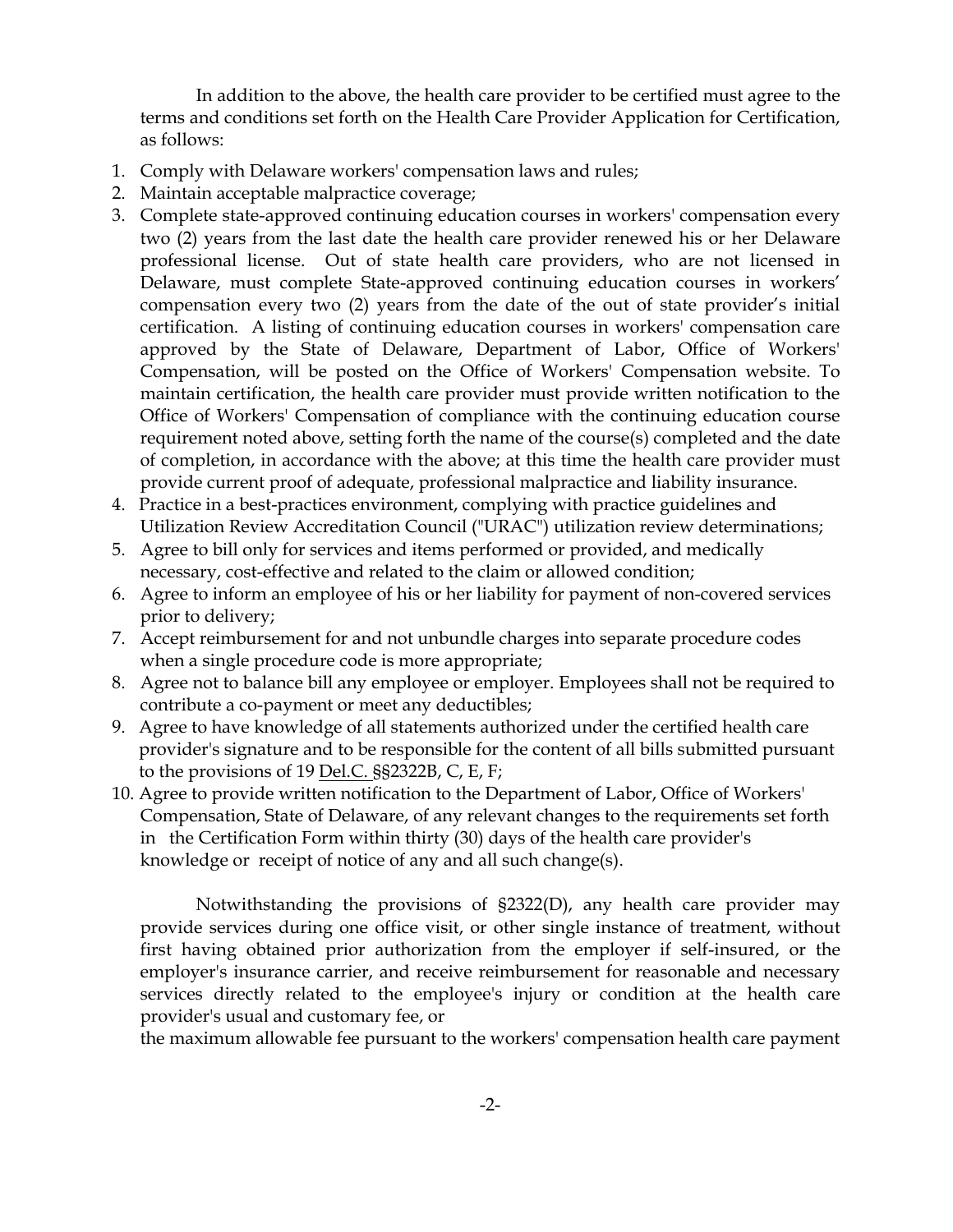system adopted pursuant to 19 Del.C. §2322(B), whichever is less. The provisions of this subsection, §2322(D), are limited to the occasion of the employee's first contact with any health care provider for treatment of the injury, and further limited to instances when the health care provider believes in good faith, after inquiry, that the injury or occupational disease was suffered in the course of the employee's employment. The provisions of this subsection, §2322(D), shall apply to all treatments to injured employees provided after the effective date of this subsection, and regardless of the date of injury.

The health care provider's completed Certification Form is to be mailed to:

State of Delaware Department of Labor Medical Component Division Office of Workers' Compensation 4425 N. Market St. Wilmington, DE 19802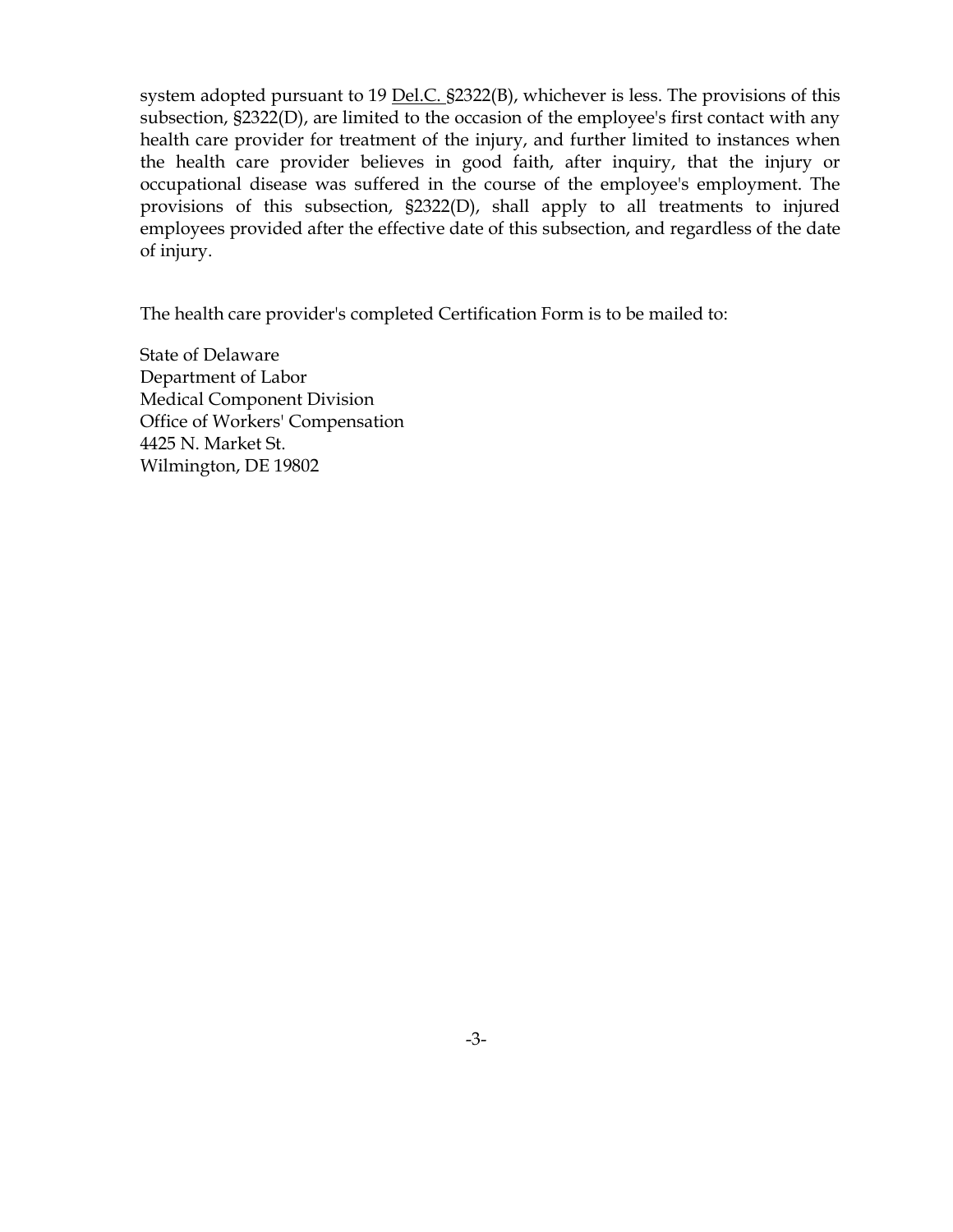## **State of Delaware Department of Labor Office of Workers' Compensation 4425 N. Market St. Wilmington, DE 19802 [www.delawareworks.com](http://www.delawareworks.com/)**

## **Health Care Provider Application for Certification**

| Name:                                                                                                   | Profession:                      |
|---------------------------------------------------------------------------------------------------------|----------------------------------|
| Professional License Number:                                                                            | License Expiration Date:         |
| List the Name, Type (e.g., office, hospital, ASC), and County of Facility(s) in Which you Provide Care. |                                  |
| <b>Primary Facility:</b>                                                                                |                                  |
| Other Facility(s):                                                                                      |                                  |
|                                                                                                         |                                  |
|                                                                                                         |                                  |
| Federal Employer Identification Number of Primary                                                       | Primary Business Contact Person: |
| Location/Business:                                                                                      |                                  |
|                                                                                                         |                                  |
| Primary Business Address:                                                                               | Telephone Number:                |
|                                                                                                         |                                  |
|                                                                                                         |                                  |
| Fax Number:                                                                                             | E-Mail Address:                  |
|                                                                                                         |                                  |
| Insurance Malpractice Carrier & Amounts of Coverage:                                                    |                                  |

## **The health care provider signing this Application for Certification agrees to:**

- 1. Comply with Delaware workers' compensation laws and rules;
- 2. Maintain acceptable malpractice coverage;
- 3. Complete State-approved continuing education courses in workers' compensation care every two (2) years from the last date the health care provider renewed his or her Delaware professional license. Out of state health care providers, who are not licensed in Delaware complete the State-approved continuing education courses in workers' compensation every two (2) years from the date of the out of state providers' initial certification. All must provide written notification of completing the required continuing education course, along with the name of the course(s) completed and date of completion to the Office of Workers' Compensation, Department of Labor, State of Delaware; at this time the health care provider must provide current proof of adequate, professional malpractice and liability insurance.
- 4. Practice in a best-practices environment, complying with practice guidelines and Utilization Review Accreditation Council ("URAC") utilization review determinations;
- 5. Bill only for services and items performed or provided, and medically necessary, cost-effective and related to the claim or allowed condition;
- 6. Inform an employee of his or her liability for payment of non-covered services prior to delivery;
- 7. Accept reimbursement for and not unbundle charges into separate procedure codes when a single procedure code is more appropriate;
- 8. Not balance bill any employee or employer. Employee shall not be required to contribute a co-payment or meet any deductibles;
- 9. Have knowledge of all statements authorized under the certified health care provider's signature and to be responsible for the content of all bills submitted pursuant to the provisions of 19 Del.C. §§2322B, C, E, F;